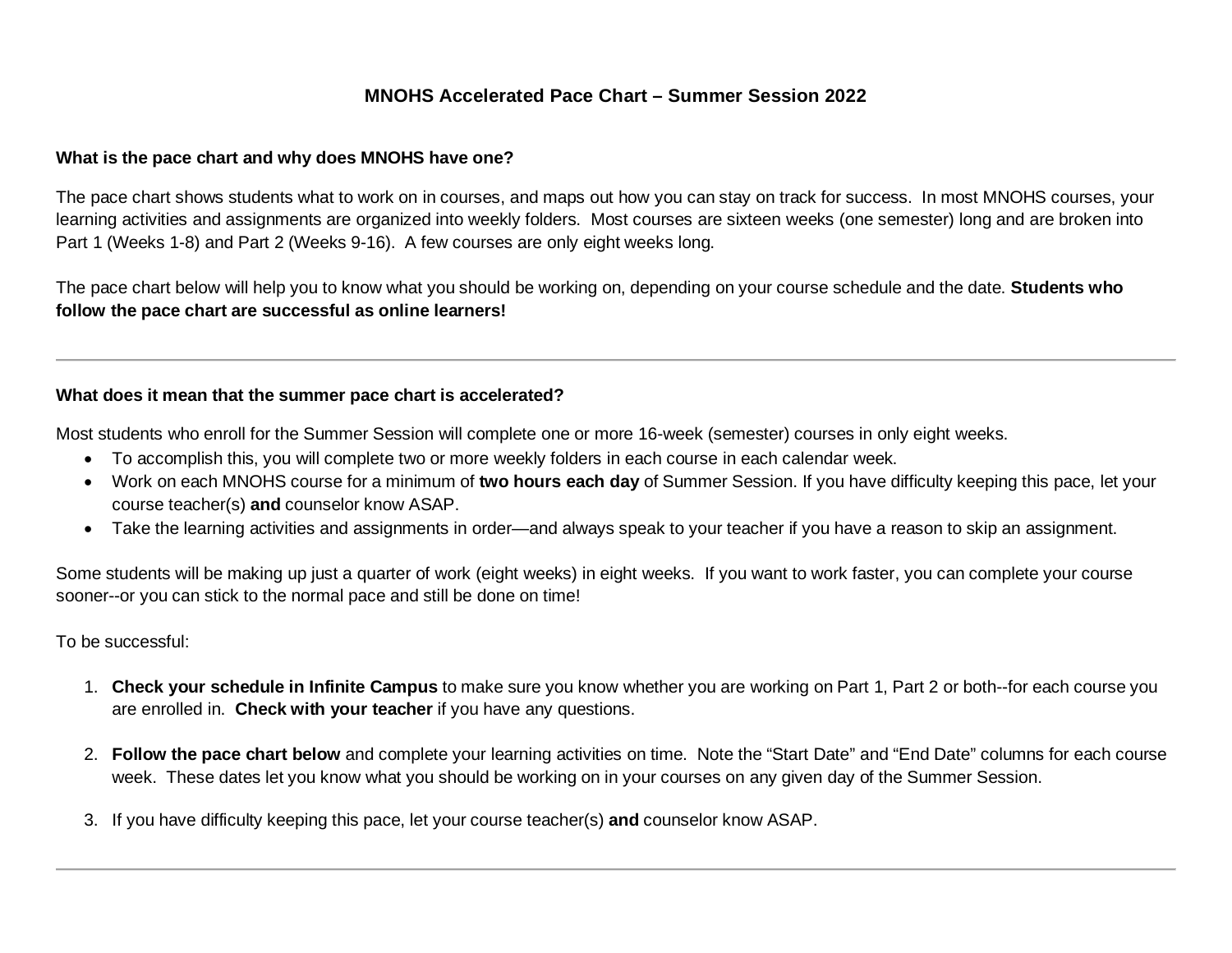## **What is the start date of each course week? What should I do?**

In the Summer session, weekly folders are "unlocked" two at a time. You will be able to access new folders by 8:00 a.m. on each "Start Date" listed below. Here's what you should do:

- **First scan all the assignments in two folders** and also check the course syllabus**.** That way you can prepare for longer assignments and make sure you understand what's expected of you.
- Work on each MNOHS course for a minimum of **two hours each day** of Summer Session. Don't wait for the last day of the course week! Use your teacher's feedback during the week to improve your understanding, your work, and your grade.
- Ask questions! The Start Date is a great time to address any questions you might have about your assignments.
- Every course week includes a weekend. This gives you the opportunity to plan your work according to your schedule. MNOHS teachers are not required to be online over the weekend, although some will be. This is another good reason to ask your questions early!

#### **What is the end date of each course week?**

The end date is **not** the "due date"! **Please submit each assignment as soon as you complete it** so that your teacher can confirm that you are on track. The sooner you submit your work, the sooner you can receive feedback from your teacher and revise your work if needed.

In most course weeks, you will complete all these steps by the end date: completing assignments, submitting assignments, receiving feedback from your teacher, and revising and resubmitting your work if needed.

### **What if I can't stay on pace?**

Each MNOHS teacher has his or her own late work policy. Please make sure you understand the policy in each course and check with your teacher if you know you will be late with an assignment.

#### **What are the Orientation and Workshop days at the beginning of Summer Session?**

- Day 1 is an orientation day, **only** required for students new to MNOHS this summer. Log in to complete the MNOHS Technology Orientation so you know your computer is 100% ready to go. You will also log in to the Student Activities course to complete learning activities that will help you to succeed in your MNOHS courses.
- Day 2 is a workshop day, for **all** students.